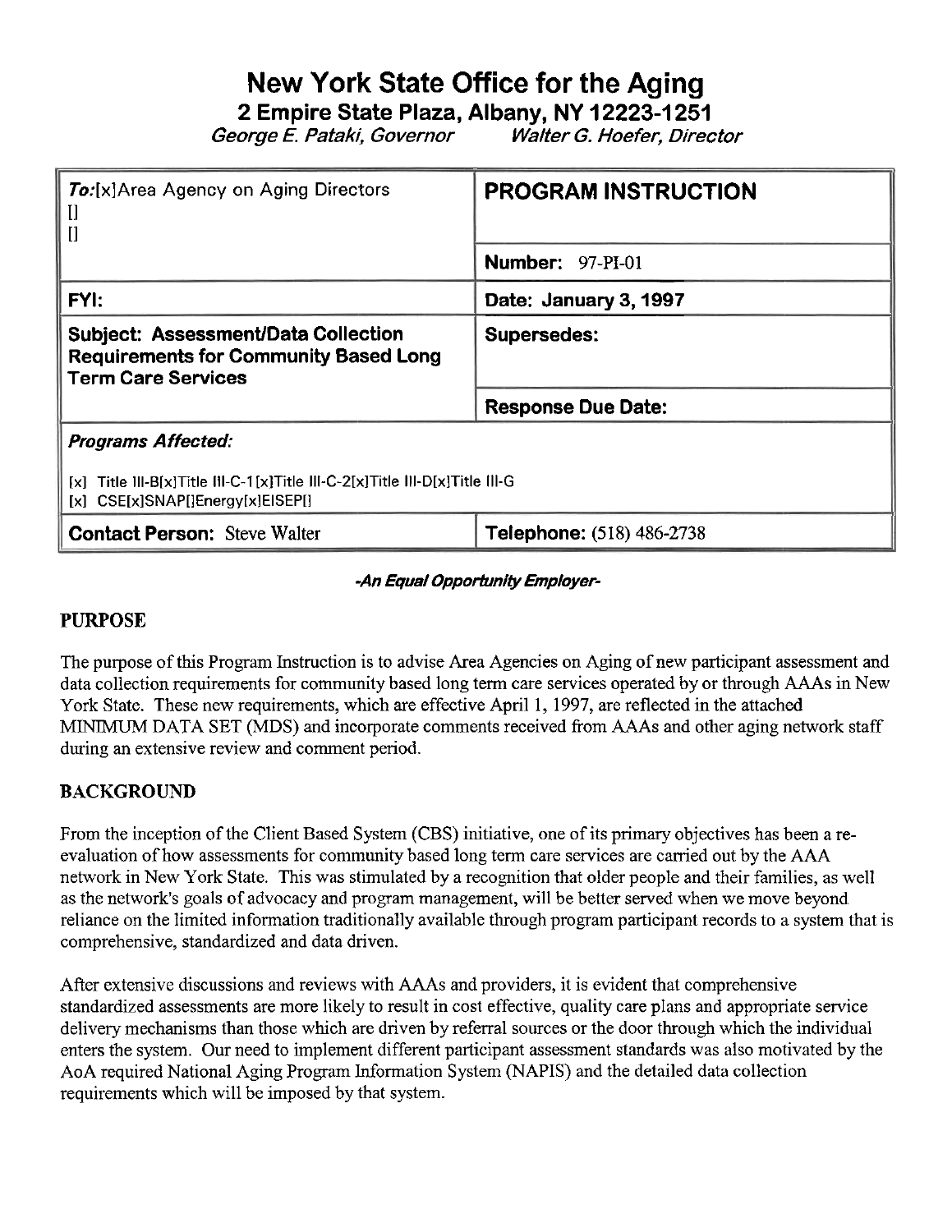Assessments are the key to effective service delivery and efficient service management. The assessment process determines who gets services, what types of services are received, the intensity of services, and how long the services are to be provided. Assessments also can be useful in evaluating the impact those services have on the client and in providing the rationale and justification for fair and efficient targeting of limited public resources.

# SUMMARY OF REQUIREMENTS

As of April 1, 1997, with a two year phase-in period, AAAs will be required to adhere to the MDS participant assessment requirements for Housekeeper/Chore, Homemaker/Personal Care, Case Management, Home Health Aide Services, Home Delivered Meals, and Social Adult Day Care services. Therefore, as early as April 1,1997 but no later than April 1, 1999, all recipients of these network funded services must be assessed and reassessed using the data elements identified in the MDS.

The Minimum Data Set includes all of the data elements and related data collection fields required for client assessments and related reporting. In order to collect consistent data from all AAAs, each of the assessment categories/elements that comprise the Minimum Data Set must be used. AAAs may reorder the flow of the assessment categories, incorporate the Minimum Data Set within other assessment tools, and/or include additional data elements beyond the Minimum Data Set for local purposes if they wish.

We recognize that limited resources for conducting assessments, for equipment and training, as well as other factors will necessitate at least initially the use of a manual (paper) system for implementation of MDS for many locations. Accordingly, the State Office for the Aging is now developing a revised PATH-like tool and accompanying instructions, which incorporate the MDS requirements. We will be field testing and soliciting AAA's comments on these documents during January 1997.

We also acknowledge the distinct advantages that computer technology can bring to MDS implementation, not only in conducting participant assessments, but also in data collection and analysis for reporting and other purposes. Given the level of complexity and detail inherent in conducting and managing quality assessment processes and the significant advantages in power and speed now offered by advances in computer technology, we are incorporating the Minimum Data Set into a user friendly software developed in partnership with the New York City Department for the Aging. This rapidly evolving software, the Provider Data System (PDS), is currently in use in 70 +locations in *NYC* and upstate. We plan to begin making a statewide version available, covering not only community based long term care but also automating data for congregate services and other key AAA activities, as of April 1, 1997 to all AAAs requesting it.

Many of the data elements to be collected during assessments will be needed for reporting purposes. Specific information regarding revisions to the content and format of CAARS that will be necessary to satisfy NAPIS and other SOFA information needs will be sent to AAAs.

# NECESSARY ACTION/NEXT STEPS

This is a major initiative for the entire aging network, and we will work closely with you to facilitate its implementation. We recognize that a wide variety of assessment methods have been employed over the years by AAAs and providers to determine eligibility and set up care plans for clients receiving these services. We also realize that applying new requirements at the community level may entail not only training for assessors but may even involve a restructuring of how assessments are carried out locally.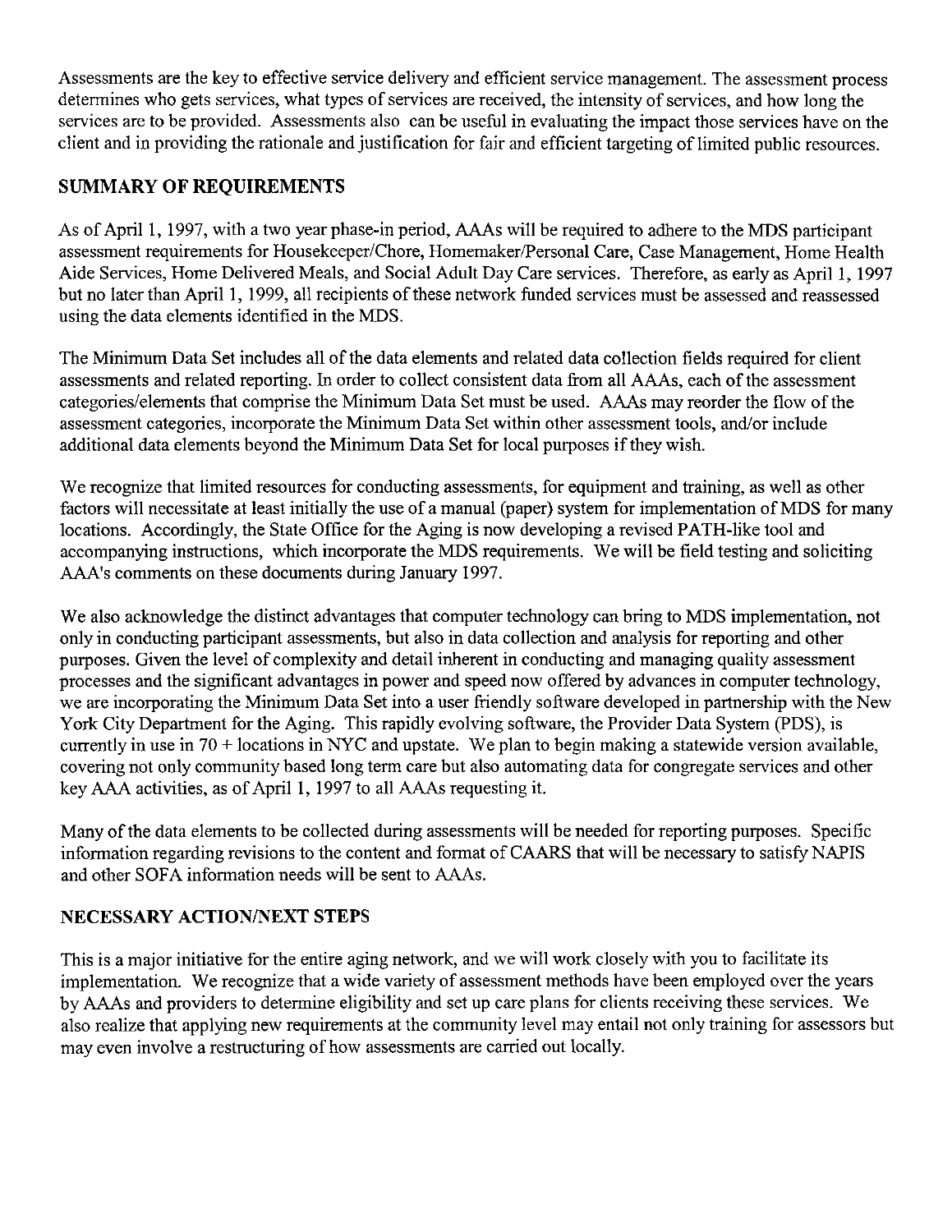AAAs should review the attached Minimum Data Set carefully and begin to evaluate what steps will be necessary, e.g., training, setting up new assessment procedures, determining which staff and contractors will be impacted, etc. and what time frame will be necessary to achieve full compliance with the standards. Aging Services Representatives, in concert with other SOFA staff, will work closely with and assist AAAs in determining needs and time frames to ensure that the revised aging network assessments and data collection requirements are in place statewide by April 1, 1999. SOFA will develop additional technical assistance materials and conduct training to assist in the transition to this new MDS assessment approach.

While the primary focus of this transmittal is on new Minimum Data Set requirements for participant assessments, a brief description of the related major CBS project components is attached. The overall scope of the CBS project, as well as its key components, are also reflected on the attached chart.

Attachments - Minimum Data Set Aging Network Client Based Service Management System Description CBS Chart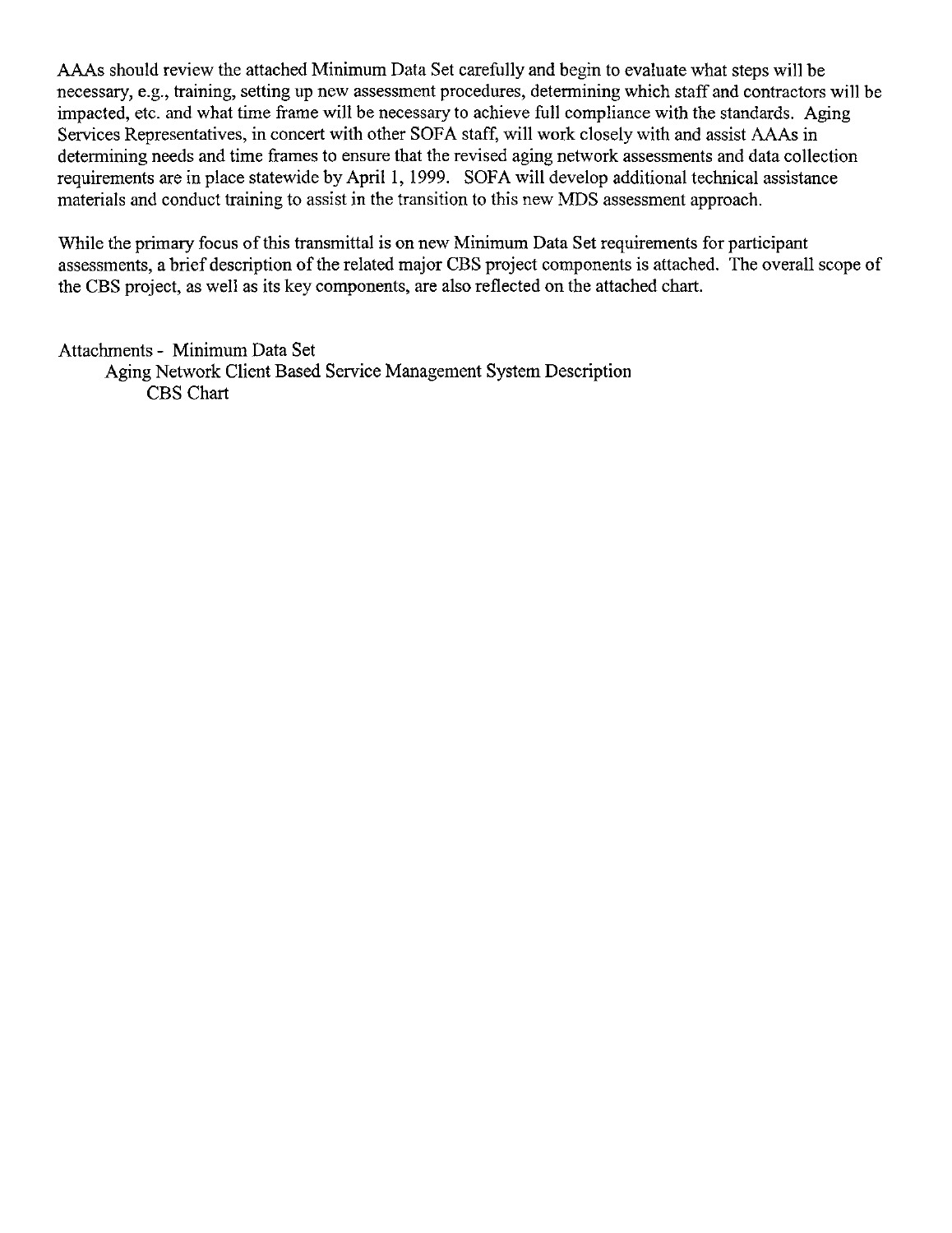#### **Attachment**

#### **MINIMClM DATA SET**

Listed Below Are The Minimum/Basic Data Elements To Be Collected For The Following Services:<br>HOUSEKEEPER/CHORE HOMEMA **HOUSEKEEPER/CHORE HOMEMIUCEB/PERSONAL CARE CASE MANAGEWENT HOME HEALTH AIDE SERVICES HOME DELIVERED MEALS and SOCIAL ADULT DAY CARE** 

#### **INTAKE INFORMATION**

Intake Worker's Name: Date of Referral: Referral Source: Presenting Problem and/or Client's Concerns: Does the client know the referral is being made? If not, why?

#### **CASE IDENTIFICATION**

Assessor Name: Client Case Number: Agency Name: Reason for Completion: Assessment, Reassessment, Event Based.

### **CLIENT INFORMATION**

Client Name: Social Security Number: Client's Address with Zip Code: Telephone Number: Date of Birth: Age : Sex: Marital Status: Married, Widowed, Divorced, Separated, Single Ethnicity: Black not Hispanic, American Indian/Native Alaskan, Hispanic, Asian/PaCific Islander, White/non-Minority. Language: Primary Language, Speaks, Reads, Understands Living Arrangement: Alone, With Spouse, With Relatives, With Non-Relatives.

### **EMERGENCY CONTACT**

Name, Address, Phone (home/work), Relationship. Specify if more than one Emergency Contact.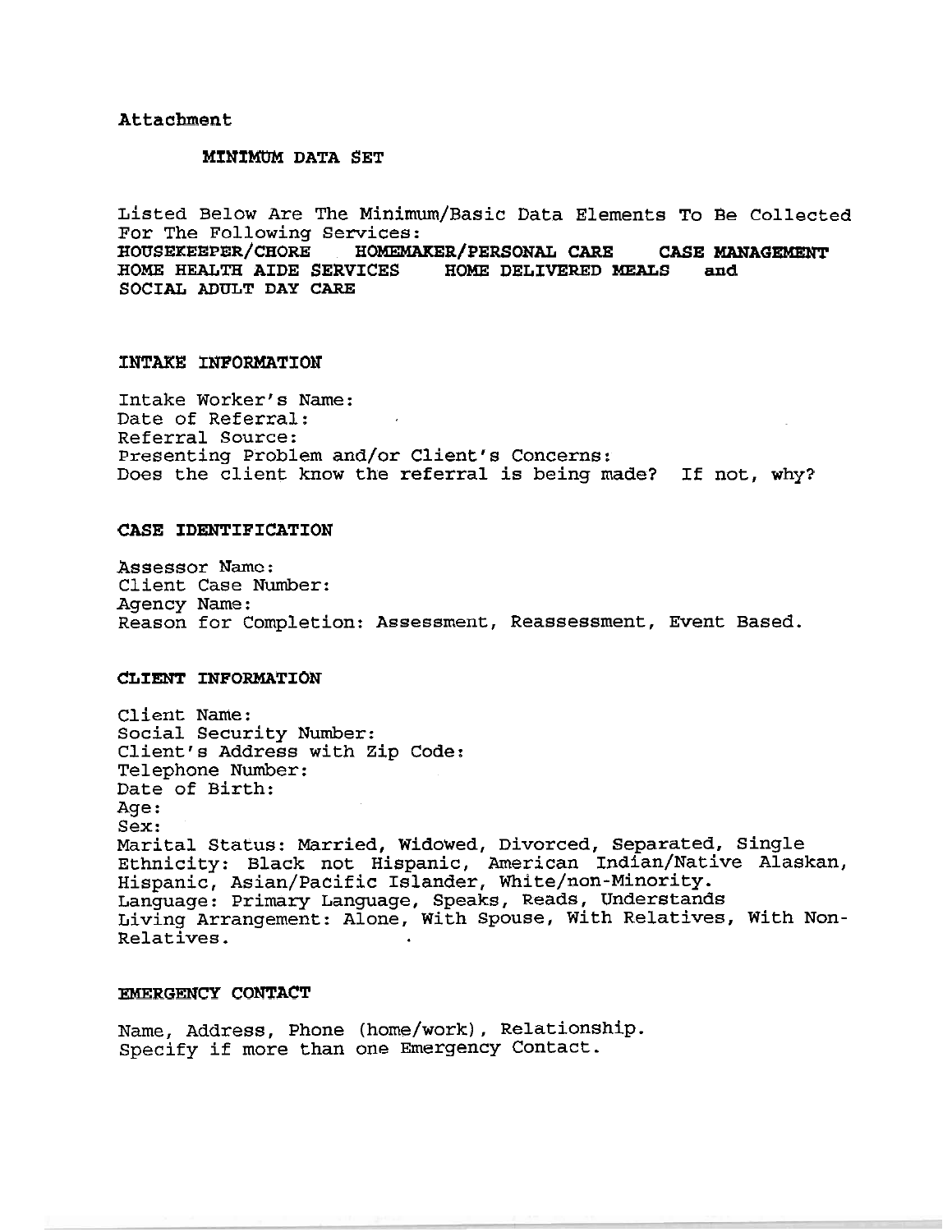### **MINIMUM DATA SET**

Listed Below Are The Minimum/Basic Data Elements To Be Collected For The Following Services:

HOMEMAKER/PERSONAL CARE CASE MANAGEMENT HOUSEKEEPER/CHORE HOME HEALTH AIDE SERVICES HOME DELIVERED MEALS and SOCIAL ADULT DAY CARE

### INTAKE INFORMATION

Intake Worker's Name: Date of Referral: Date of Referral.<br>Referral Source:<br>Presenting Problem and/or Client's Concerns: Does the client know the referral is being made? If not, why?

Deam time had nothing theoremal Career problems

Evening Cyerolohr, Westerd, Other (specifi

daeane dheis hivow dheis. Gim of

#### CASE IDENTIFICATION

Bvaluation of informal support system: Adequate Assessor Name: Client Case Number: Unavailmele, Other (specify)<br>Is curequyer felici needeg? If wes, ex Agency Name: Reason for Completion: Assessment, Reassessment, Event Based.

#### CLIENT INFORMATION

Client Name: Social Security Number: abivoto binos dand anoicellija Client's Address with Zip Code: Telephone Number: Date of Birth: Age: What Services Down the Disma Current view Sex: yex:<br>Marital Status: Married, Widowed, Divorced, Separated, Single

Ethnicity: Black not Hispanic, American Indian/Native Alaskan, Hispanic, Asian/Pacific Islander, White/non-Minority. Language: Primary Language, Speaks, Reads, Understands Living Arrangement: Alone, With Spouse, With Relatives, With Non-Relatives.

### EMERGENCY CONTACT

Name, Address, Phone (home/work), Relationship. Specify if more than one Emergency Contact.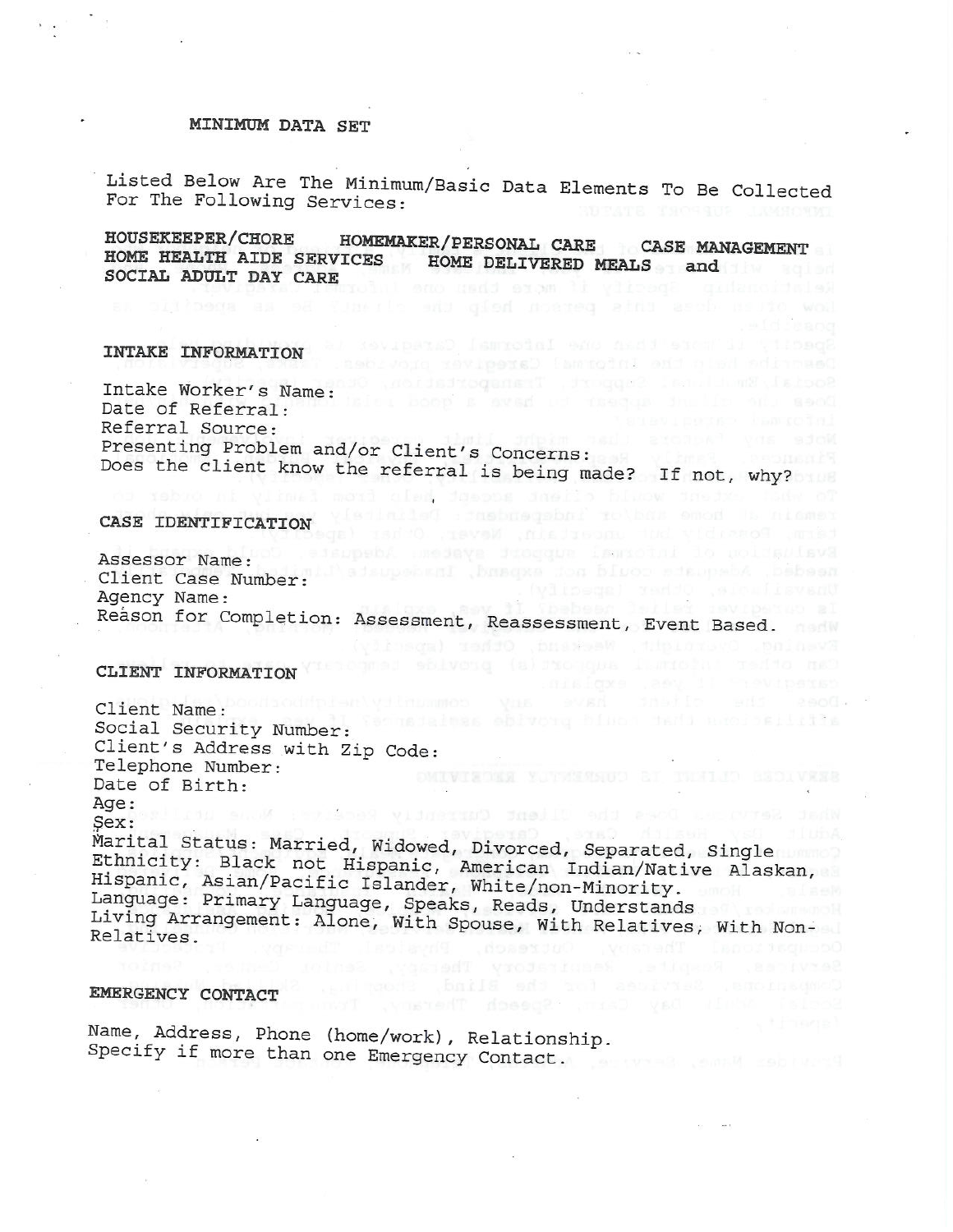#### **INFORMAL SUPPORT STATUS**

Is there a member of the client's family, a friend or neighbor who helps with care? If yes, Indicate Name, Address, Phone, and helps with care? If yes, Indicate Name, Address, Relationship. Specify if more than one Informal Caregiver. How often does this person help the client? Be as specific as possible. Specify if more than one Informal Caregiver is providing help. Describe help the Informal Caregiver provides: Tasks, Supervision, Social/Emotional Support, Transportation, Other (specify). Does the client appear to have a good relationship with his/her informal caregivers? Note any factors that might limit caregiver involvement: Job,<br>Finances. Family Responsibilities, Physical Burden, Emotional Finances, Family Responsibilities, Physical Burden, Emotional Burden, Health Problems, Reliability, Other (specify). To what extent would client accept help from family in order to remain at home and/or independent: Definitely yes but only short term, Possibly but uncertain, Never, Other (specify). Evaluation of informal support system: Adequate, Could expand if needed, Adequate could not expand, Inadequate/Limited, Temporarily Unavailable, Other (specify). Is caregiver relief needed? If yes, explain. When is relief for the caregiver needed: Morning, Afternoon, Evening, Overnight, Weekend, Other (specify). Can other informal support(s) provide temporary care to relieve

caregiver? If yes, explain.<br>Does the client have any Does the client have any **community/neighborhood/religious**  affiliations that could provide assistance? If yes, explain.

#### **SERVICES CLIENT IS CURRENTLY RECEIVING**

What Services Does the Client Currently Receive: None utilized, Adult Day Health Care, Caregiver Support, Case Management, Community-based Food Program, Congregate Meals, Equipment/Supplies, Escort, Friendly Visitor/Telephone Reassurance, Home Delivered Meals, Home Health Aide, Health Insurance Counseling, Homemaker/Personal Care Services, Hospice, Housing Assistance, Legal Services, PERS, Mental Health Services, Nutrition Counseling,<br>Occupational Therapy, Outreach, Physical Therapy, Protective Outreach, Physical Therapy, Services, Respite, Respiratory Therapy, Senior Center, Senior Companions, Services for the Blind, Shopping, Skilled Nursing, Social Adult Day Care, Speech Therapy, Transportation, Other (specify).

Provider Name, Service, Address, Telephone, Contact Person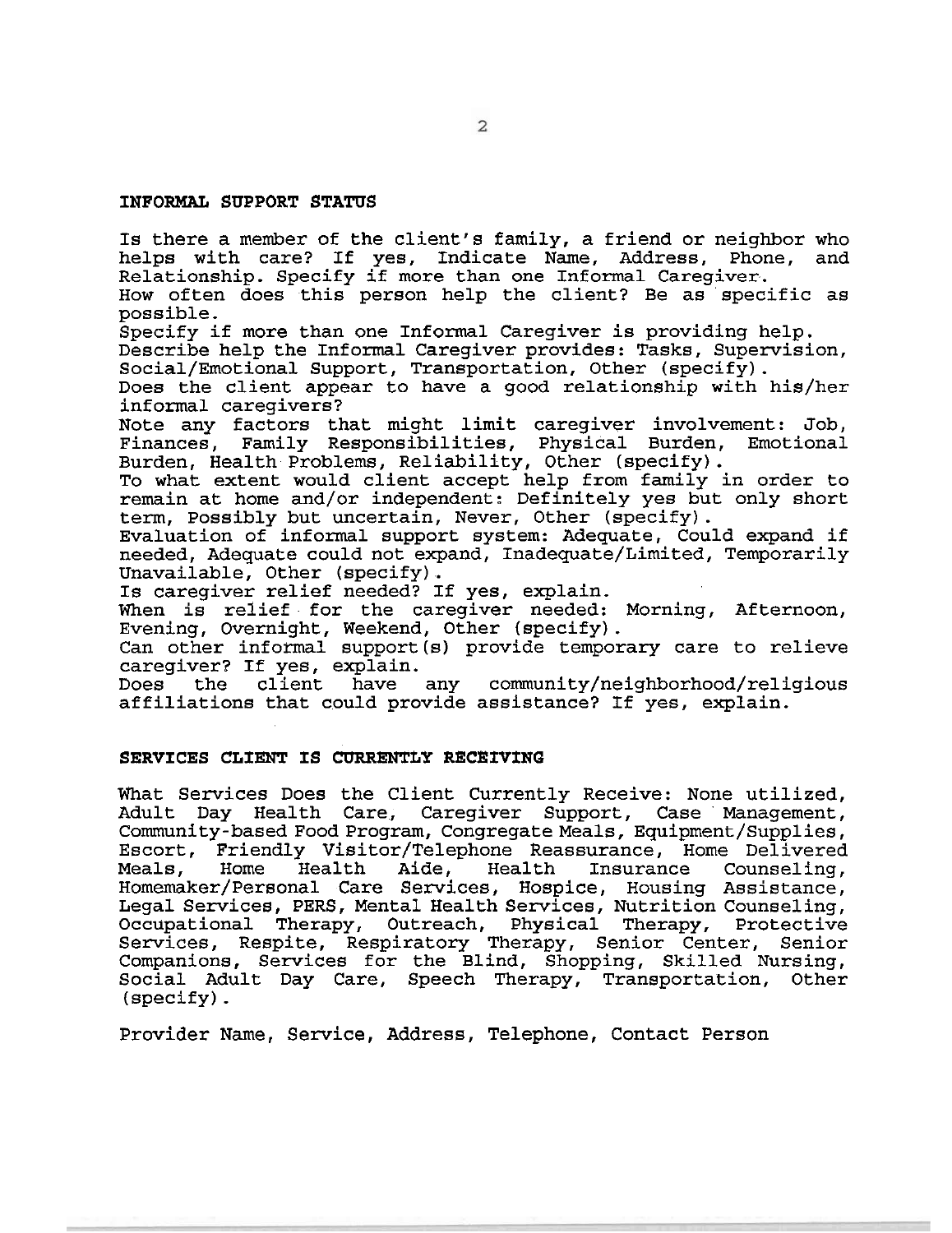IADL STATUS/UNMET NEED

Status must be noted: Totally Able, Needs Some Assistance, Needs Maximum Assistance, Unwilling to Perform.

| Activity            | Met | Status | Comments |
|---------------------|-----|--------|----------|
| Housework/Cleaning  | Y/N |        |          |
| Shopping            | Y/N |        |          |
| Laundry             | Y/N |        |          |
| Use Transportation  | Y/N |        |          |
| Prepare and Cook    |     |        |          |
| Meals               | Y/N |        |          |
| Self-Administration |     |        |          |
| of Medications      | Y/N |        |          |
| Handle Personal     |     |        |          |
| Business/Finances   | Y/N |        |          |
| Use Telephone       | Y/N |        |          |
|                     |     |        |          |

#### **ADL STATUS/UNMET NEED**

Status must be noted: Totally Able, Needs Some Assistance, Needs Maximum Assistance, Unwilling to Perform.

| Activity<br>Personal Hygiene<br>Dressing<br>Mobility<br>Transfer<br>Toileting<br>Eating<br>Bathing | Met<br>Y/N<br>Y/N<br>Y/N<br>Y/N<br>Y/N<br>Y/N<br>Y/N | Status | Comments |
|----------------------------------------------------------------------------------------------------|------------------------------------------------------|--------|----------|
|                                                                                                    |                                                      |        |          |

### **COGNITIVE STATUS**

Psycho/Social Condition: Alert, Cooperative, Dementia, Depressed, Diagnosed Mental Health Problem, Disruptive Socially, Evidence of Substance Abuse, Hallucinations, Impaired Decision Making, Memory Deficit, Physical Aggression, Problem Behavior Reported, History of Mental Health Treatment, Evidence of Substance Abuse Problems, Verbal Disruption, Worried or Anxious, Suicidal Thoughts, Sleeping Problems, Appears Lonely, Other (specify).

Does it appear that a Mental Health Evaluation is needed?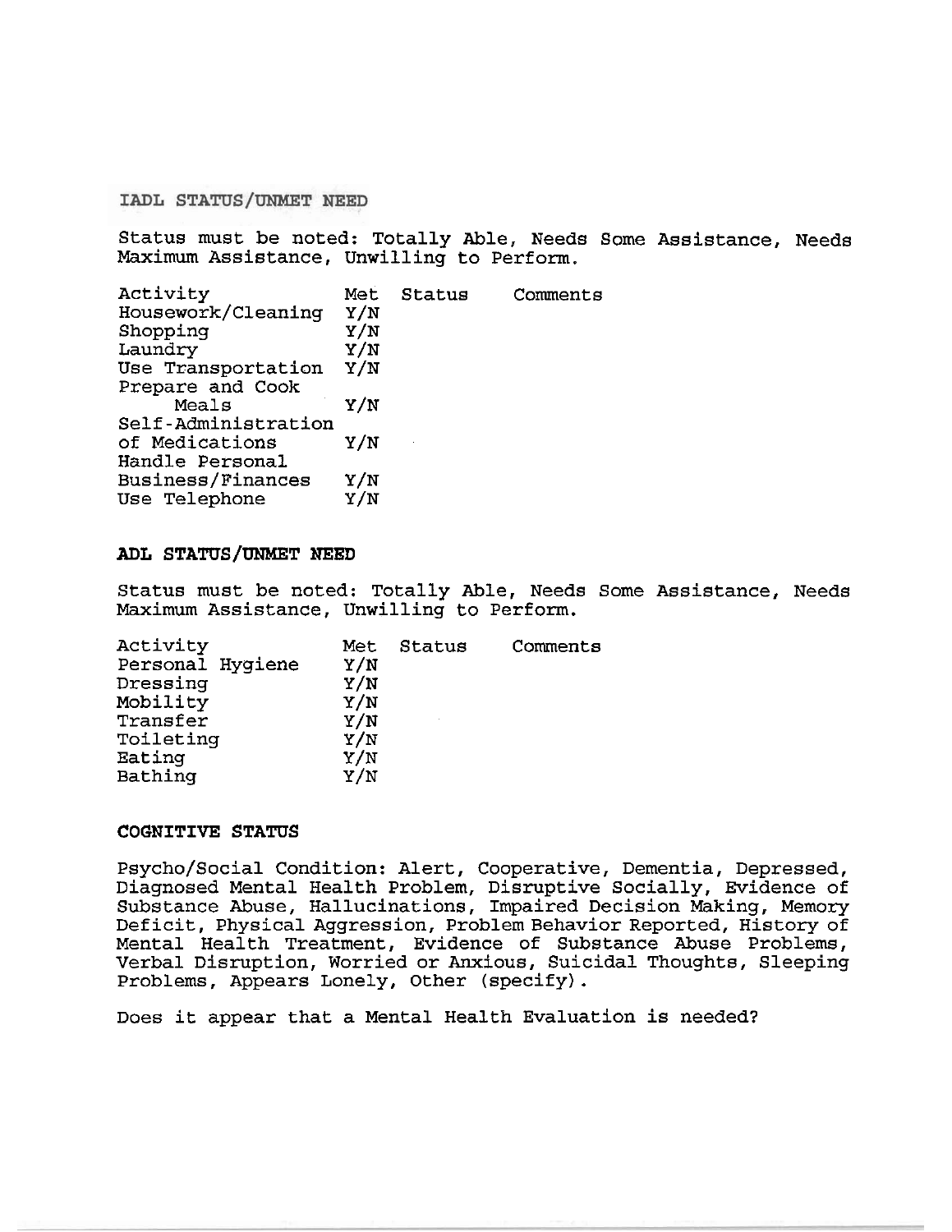### **HEALTH STATUS**

### Primary **Physician/Clinic/Hospital:** Name, Address and Phone

Date of last visit to Primary Medical Provider:

Does the client have a Chronic Illness and/or Self-Declared Disability: Alcoholism, Alzheimers, Anemia, Anorexia, Arthritis, Cancer, Chronic Constipation, Chronic Diarrhea, Colitis, Colostomy, Congestive Heart Failure, Dehydration, Dental Problems, Diabetes, Digestive Problems, Diverticulitis, Gall Bladder Disease, Hearing Impairment, Heart Disease, Hiatal Hernia, High Blood Pressure, Hypoglycemia, Liver Disease, Low Blood Pressure, Osteoporosis, Parkinsons, Recent Fractures, Renal Disease, Respiratory Problems,<br>Smelling Impairment, Speech Problems, Stroke, Swallowing Smelling Impairment, Speech Problems, Stroke, Swallowing Difficulties, Taste Impairment, Ulcer, Urinary Tract Infection, Visual Impairment, Other (specify).

Does the client have an assistive device: Cane, Dentures, Glasses, Hearing Aid, Walker, Wheelchair, Other (specify). If yes, does the client/caregiver need training on use?

Has the client been hospitalized within the last 6 months? If yes, indicate reason for admission and hospital discharge date.

Has the client been brought to the emergency room within the last 6 months? If yes, indicate reason for most recent ER visit and date. Has a PRI and/or DMS-1 been completed in the past 6 months? If yes, indicate date of most recent completion, by whom and score.

#### **PRESCRIBED AND OVER-THE-COUNTER MEDICATIONS CURRENTLY TAKEN**

Name of Medication, Dose/Frequency, Reason Taken.

Does the client state any problems with medication(s) : Adverse Reactions/Allergies, Cost of Medication, Obtaining Medications, Other (specify).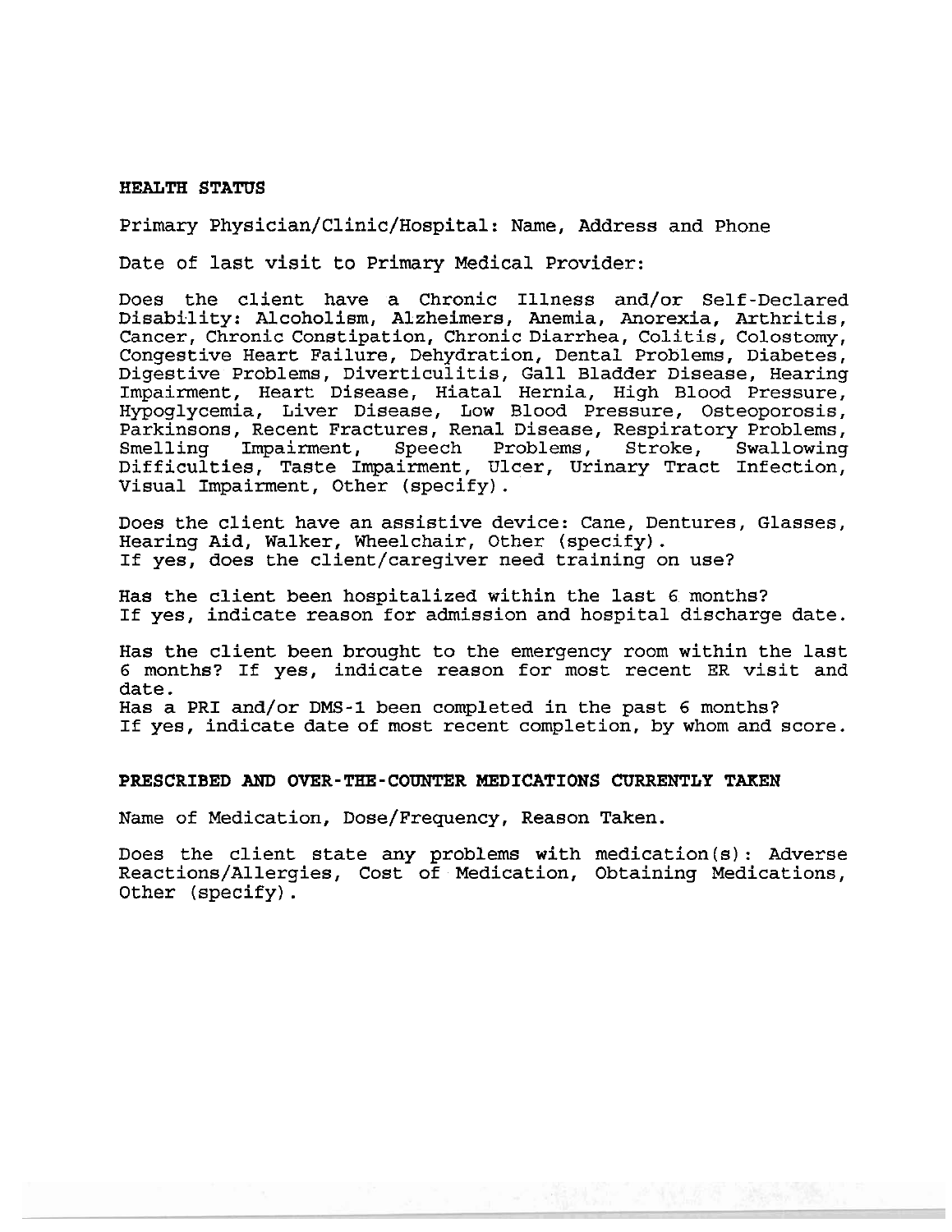**HOUSING STATUS** 

Type of Housing: Single Family Unit or Multi-unit Dwelling

Does the Client: Rent, Own, Other (specify)

Home Safety Checklist: Smoke/CO detectors are not present/working, Bad odors, Accumulated garbage, Floors and stairways dirty and cluttered, doorway widths are inadequate, Loose scatter rugs present in one or more rooms, No rubber mat or non-slip decals in the tub or shower, No grab bar over the tub or shower, Traffic lane from the bedroom to the bathroom is not clear of obstacles, Telephone and appliance cords are strung across areas where people walk, No lamp or light switch within easy reach of the bed, No lights in the bathroom or in the hallway, Stairs are not well lighted, No handrails on the stairways, Stairways are not in good condition, No locks on doors or not working, Other (specify).

Is Neighborhood Safety an issue?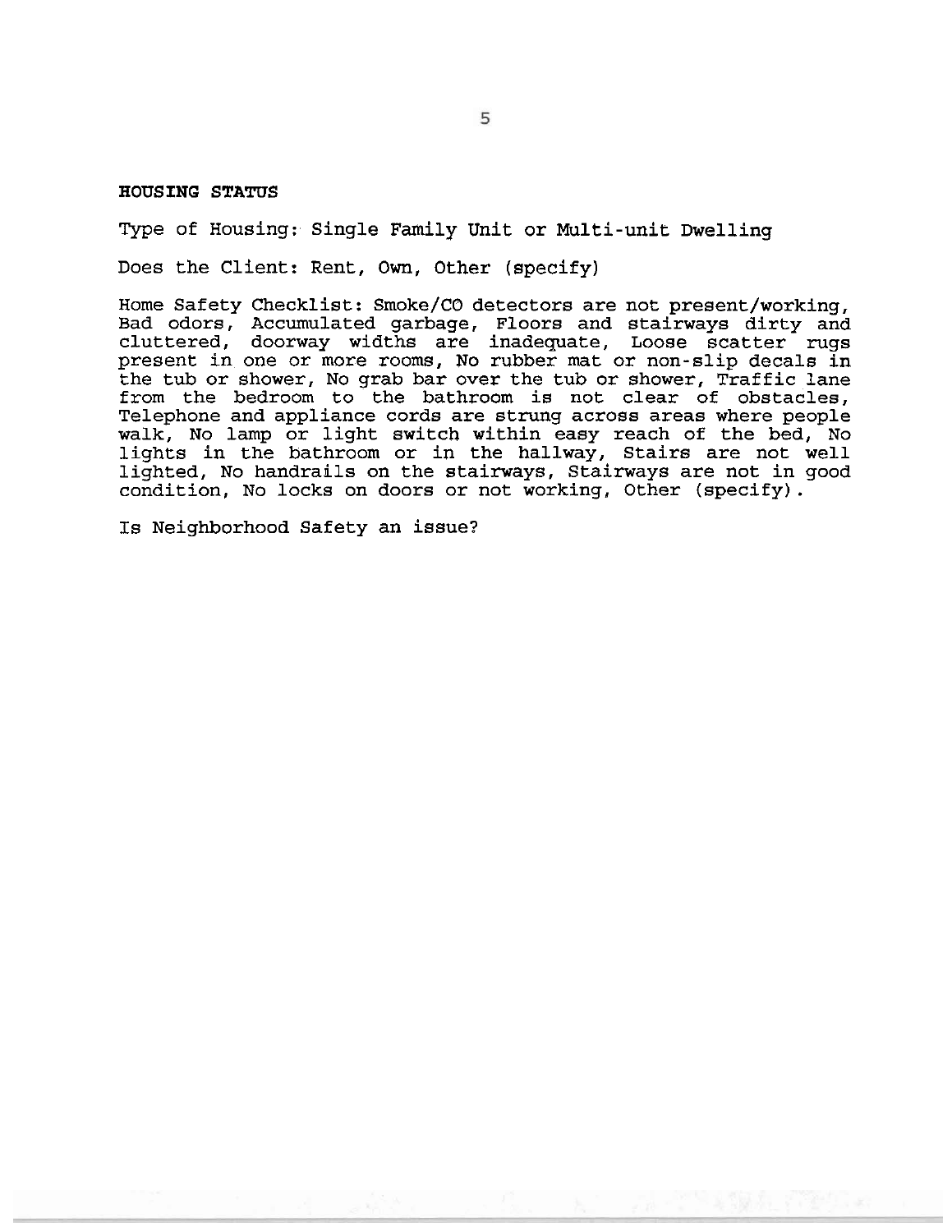#### **NUTRITION**

Reported Height: Feet/Inches.<br>Reported Weight: Pounds. Reported Weight: Body Mass Index:

Are the client's refrigerator/freezer and cooking facilities adequate?

Is the client able to open containers/cartons and to cut-up food?

Does the client use nutritional supplements?

Does the client have a physician diagnosed food allergy?

Does the client have a physician prescribed modified/therapeutic diet?

Nutritional Risk Status (NSI):

Client has an illness or condition that changes the kind and/or amount of food eaten.  $Y(2)/N$ <br>Eats fewer than 2 meals/day.  $Y(3)/N$ Eats fewer than  $2$  meals/day. Eats fewer than two daily servings of the following food groups: Fruits Y/N Vegetables: Y/N Milk Products: Y/N If Y to any of the above (2) Has 3 or more drinks of beer, liquor or wine almost every day. Y(2)/N Has tooth or mouth problems that make it hard to eat.  $Y(2)/N$ Does not always have enough money to buy food needed.  $Y(4)/N$ <br>Eats alone most of the time.  $Y(1)/N$ Eats alone most of the time. Takes three or more prescribed or over-the-counter drugs a day.<br> $Y(1)/N$  $Y(1)/N$ Without wanting to, lost or gained 10 pounds in the past six months.  $Y(2)/N$  $Y(2)/N$ Not always physically able to shop, cook and/or feed self Y **(2)** /N Score by adding the numbers of those factors that were answered Y.

A score of 6 or more indicates "High" nutritional risk, 3-5 indicates "Moderate" nutritional risk and 2 or less indicates "Low" nutritional risk.

### **MONTHLY INCOME**

Monthly Income: SS(net), SSI, Pension/Retirement Income, Interest, Dividends, Salary/Wages, Other (specify).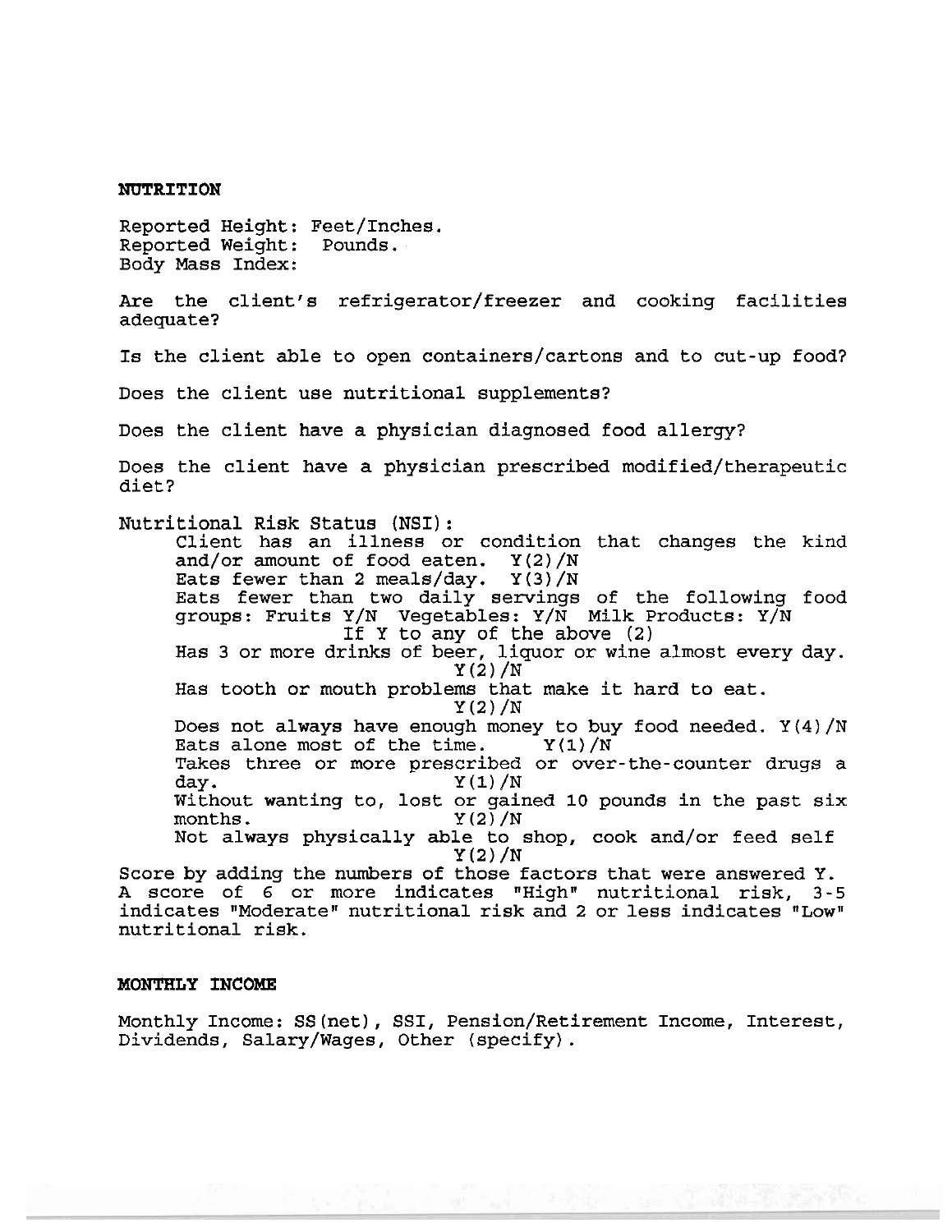ENTITLEMENT/BENEFITS

Benefit Status Code must be noted: Has the Benefit/Entitlement, Does not have the Benefit/Entitlement, or May be Eligible and is willing to pursue the Benefit/Entitlement.

Benefit Code Benefit Status Code SS SSI SSD Medicare (number) Medicaid (number) QMB SLIMB Food Stamps Public Assistance EPIC SCRIE Section 8 HEAP IT 214 WRAP Railroad Retirement Veteran or Spouse of a Veteran Status Veteran Tax Exemption Real Estate Tax Exemption Reverse Mortgage Medigap Insurance/HMO Other Health Insurance (specify) Long Term Care Insurance

Does the client need information and/or counseling on benefits and entitlement programs?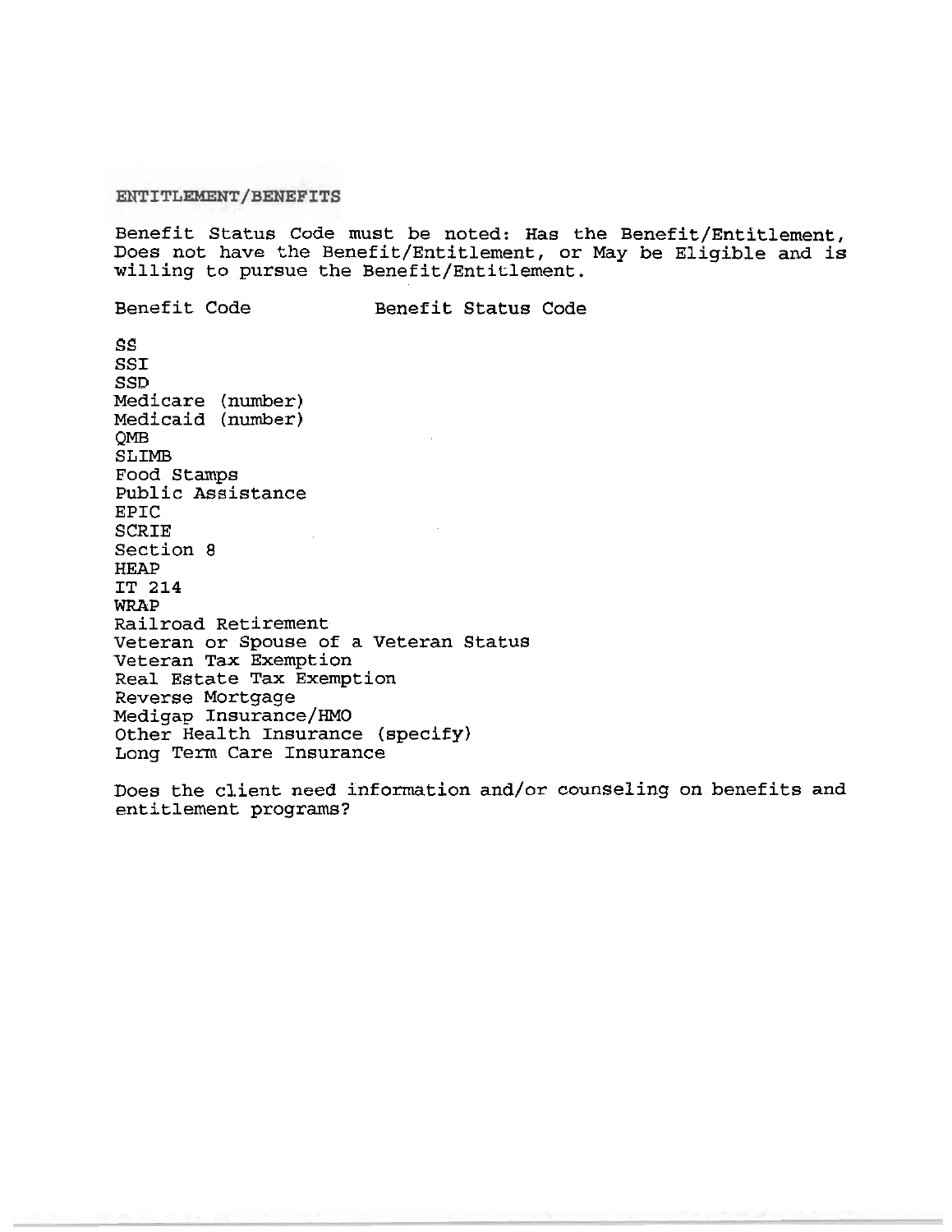**CARE PLAN** 

Goals : Care Plan Objectives: Proposed Time Frame to Achieve Stated Goals and Objectives: Is the client self directing/able to direct home care staff? Indicate the client's preferences regarding provision of services: Provider name, provider ID, formal/informal, service type, start date, end date. Frequency: Number of Hours/Day Frequency Period: Daily, Weekly, Bi-weekly, Monthly, Bi-monthly, Yearly, Other (specify). Type of Diet: Regular Special Diet: Vegetarian, Ethnic Religious (indicate type), Other (specify) Modified/Therapeutic: Texture Modified, Calorie Controlled Diet, Sodium Restricted, Fat Restricted, High Calorie, Renal, Other (specify). Information/Special Instructions. Has the client been placed on a waiting list for any service need? If yes, specify date. Specify service. Plan has been discussed and accepted by client and/or informal supports. Referrals made for service:

Plan Approved by: Signature and Title, Date, Phone.

Service Termination Date: Client Outcome Statements: (completed upon service termination) Plan Terminated by: Signature and Title, Date, Phone.

**BLBMBNTS .MDS**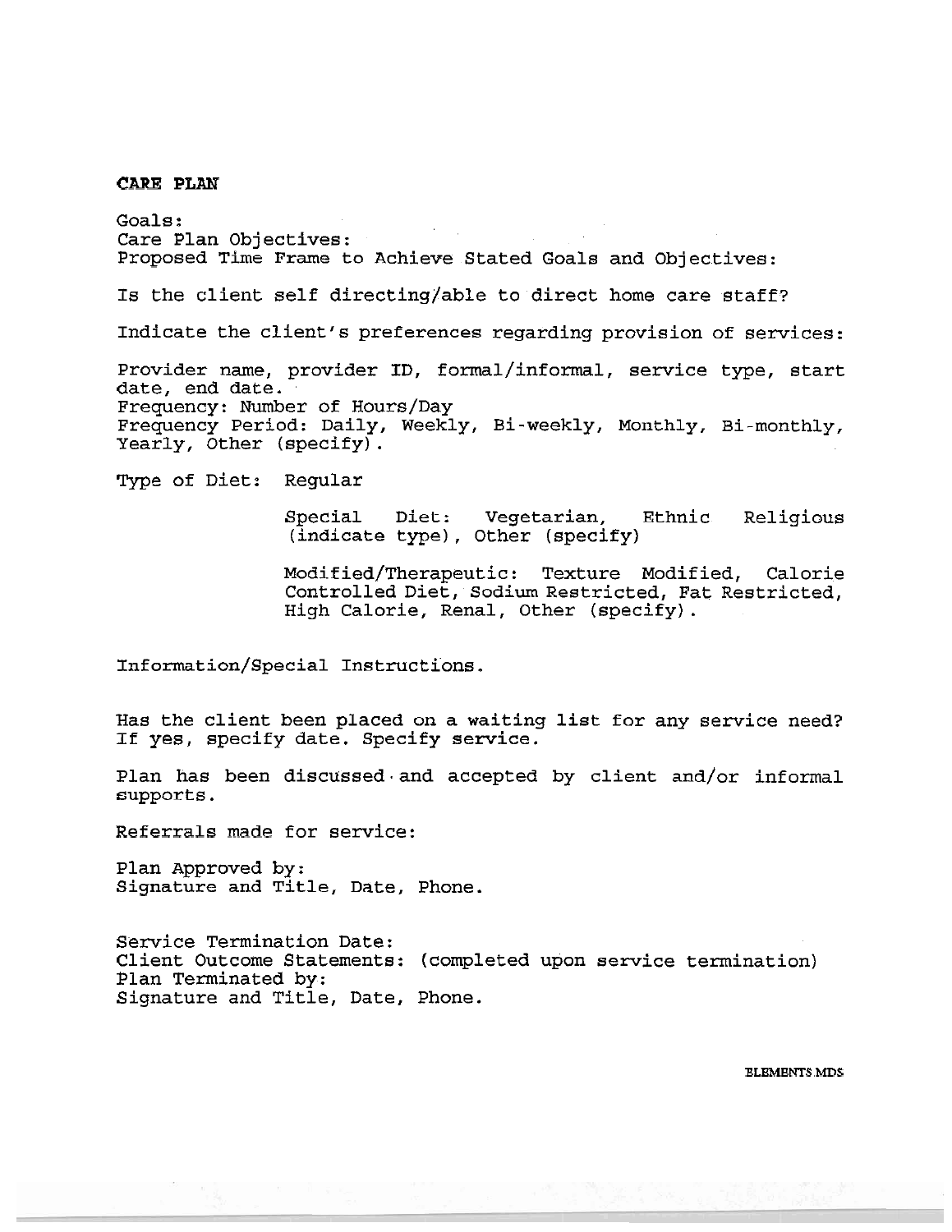# AGING **NETWORK** CLIENT BASED SERVICE MANAGEMENT SYSTEM "CBS\*

# **Background**

The State Office for the Aging is engaged in a multi-year aging network computerization project, referred to as the "Aging Network Client Based Service Management System," or "CBS." The goal of CBS is to ensure that computerization occurs in a coordinated and systematic way while building automation products that support the independence of older people and the performance of the aging network.

# Key CBS Components:

o The automation of Community Based Long Term Care Assessment/ Case Management, Congregate/Senior Center, I&R and other aging network activities through the development, testing and implementation of a comprehensive software package (Provider Data System. or PDS) will enable aging services workers to collect relevant data that links clients with needed services while also satisfying reporting and other management needs. This specialized software is being co-developed with the New York City Department for the Aging and its subcontractor, Softek Inc.

o The New York State Office for the Aging, in partnership with the New York State Departments of Taxation and Finance, Health, and Social Services, the U.S. Social Security Administration, **NYNEX,** and the Niagara Mohawk Power Corporation, is developing a system to automate the application generation and screening process for multiple benefits through a single interview process. This project, the Universal Networking Information Form (UNI-Form), will target the aged population, particularly the isolated, frail, minority, and rural-residing elderly.

o The Aging Services Telecommunications Network (ASNet) is a developing system which will electronically link older people and their caregivers with programs and services designed to keep them as independent as possible for as long as possible. It will reduce administrative and service delivery costs for the State's network of AAAs and community service providers by stimulating system-wide implementation of computerized communications, electronic transfers of information, and online access to information services via the Internet and local telecommunications infrastructures.

The State Office is developing ASNet under a grant for \$1.249 million over two years from the United States Department of Commerce under the Telecommunications and Information Infrastructure Assistance Program (TIIAP). Together with matching funds and private sector contributions, this grant will provide Internet connectivity for New York's 59 local AAAs and selected provider agencies. It will also demonstrate the value of remote connectivity to a central client data base through the use of notebook computers, so that field workers can more effectively serve the isolated elderly.